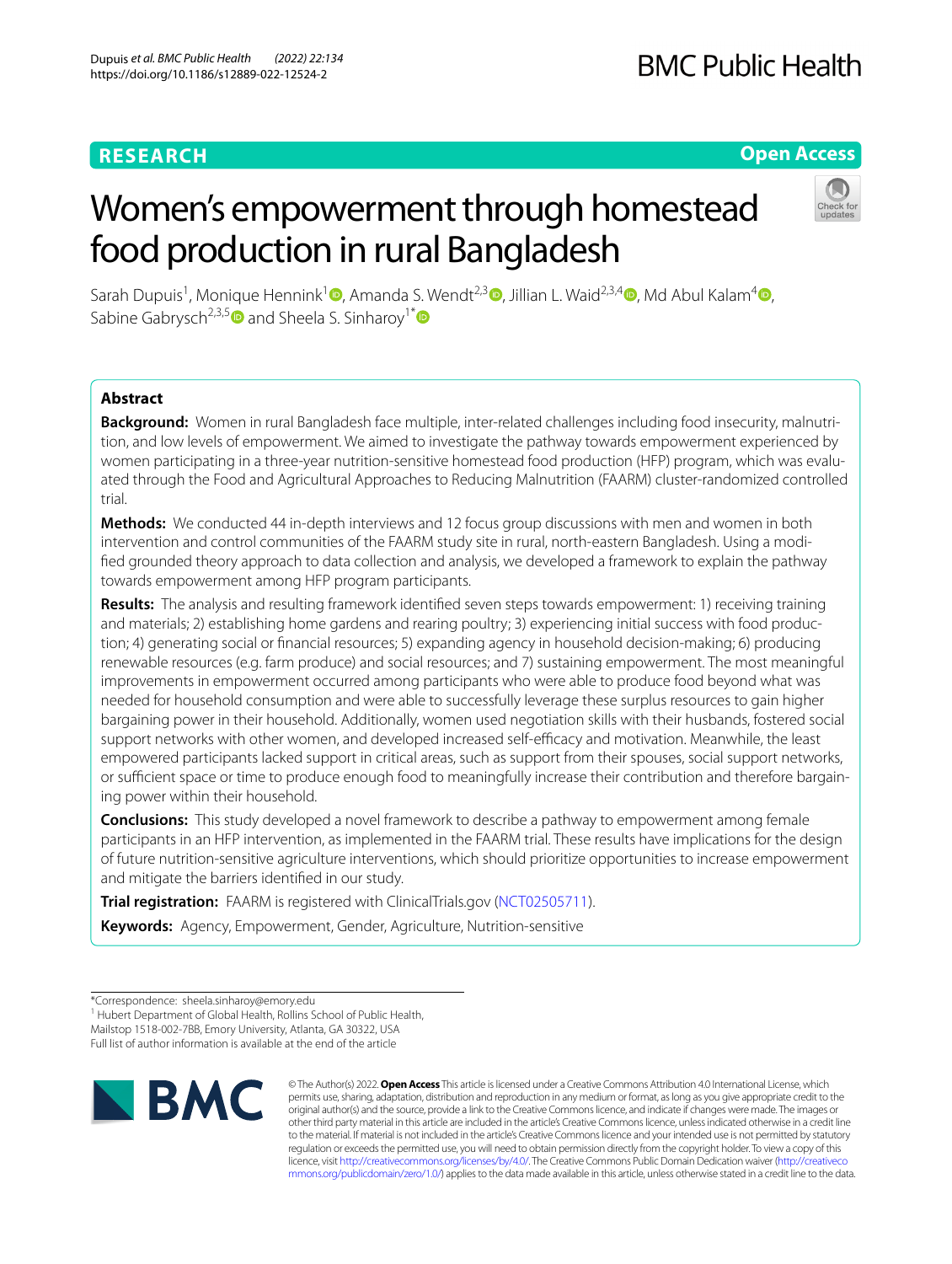## **Background**

Women in rural Bangladesh commonly face a number of inter-related barriers to empowerment, which are exacerbated by undernutrition and limited social resources  $[1-3]$  $[1-3]$ . Malnutrition is common, with 12% of ever-married women aged 15–49years in rural Bangladesh underweight, defned as a body mass index less than 18.5 [\[1](#page-9-0)]. Additionally, in 2011, only 21% of Bangladeshi women aged 18 and over were categorized as empowered in agriculture based on the Women's Empowerment in Agriculture Index (WEAI) [\[4](#page-9-2)]. Studies have observed positive associations between women's empowerment and nutrition outcomes for both women and children in Bangladesh and South Asia more broadly, although the evidence is mixed [[1,](#page-9-0) [5–](#page-9-3)[7\]](#page-9-4). Homestead food production (HFP) programs aim to improve both nutrition and empowerment by training women to produce nutrient-rich foods close to their homes. These nutrition-sensitive interventions aim to build knowledge and skills primarily in vegetable gardening and poultry rearing and often incorporate other complementary trainings, such as the marketing of produce [\[8](#page-9-5), [9](#page-9-6)]. Helen Keller International (HKI) began implementing HFP interventions in Bangladesh in the late 1980s to address micronutrient deficiency and improve the nutritional status of all household members, especially young children [\[10,](#page-9-7) [11](#page-10-0)]. Over time, HKI developed an enhanced HFP model, which includes an increased emphasis on women's empowerment. The HFP model used in the FAARM trial, which this study examines, included group formation for agriculture training, skill building, and health and nutrition education; productive asset transfer; household visits and counseling to reinforce training messages; group leadership opportunities for selected participants and their families; and market linkages for income generation [[9\]](#page-9-6).

The pathways through which HFP programs may influence women's empowerment have been under-studied [[12\]](#page-10-1). Existing research relies heavily on quantitative measurement of empowerment as an outcome, including through the administration of the WEAI. Less research exists on the process or pathway to empowerment through HFP programs. Qualitative data on empowerment are limited and primarily used to complement the quantitative WEAI results [\[8](#page-9-5)]. Additionally, while the WEAI collects data from women and men, most existing qualitative research has only involved women. The emic perspectives of men are needed, as support from men and boys is a key resource for women's empowerment  $[13]$  $[13]$ .

To address these gaps, this study aimed to investigate the pathway towards increased empowerment that women experience in HFP programs. We used Kabeer's definition of empowerment, "The ability to make strategic life choices in a context where this ability was previously denied to them." [[14\]](#page-10-3) Kabeer further conceptualizes empowerment as having three dimensions: material and immaterial resources, which are pre-conditions for agency; agency, which is "the ability to defne goals and act upon them"; and achievements, which result from the exercise of agency [[14\]](#page-10-3). Importantly, Kabeer conceptualizes empowerment as a process. Our study aimed to explore, document, and explain that process using qualitative data from women and their husbands in the FAARM trial's intervention and control households.

#### **Methods**

This study uses qualitative data to examine the influence of an HFP intervention on women's empowerment in the FAARM trial. FAARM was a cluster-randomized controlled trial conducted in parts of thirteen unions of two rural sub-districts in Habiganj district, Sylhet Division, Bangladesh, from 2015 to 2020 [\[9](#page-9-6)]. It evaluated an HFP intervention implemented by HKI jointly with the local non-governmental association Voluntary Association for Rural Development (VARD). The intervention was from mid-2015 to mid-2018, with limited feld activities continuing until early 2019  $[9]$  $[9]$ . The primary outcome of the FAARM trial was linear growth among children born to enrolled women. At enrollment, women met eligibility requirements if they had a self-reported age of 30 years or younger, were married, had at least 40 square meters of space for a home garden, and expressed interest to participate in gardening. FAARM enrolled a total of 2706 women in 96 geographically-defned settlements with at least 10 and no more than 65 eligible women, with a minimum distance of 400m between settlements. Further information on the methods of the FAARM trial can be found in the study protocol paper [[9\]](#page-9-6).

In the intervention arm, women's groups of 8 to 26 members were formed and provided with home gardening equipment and technical training, as well as support for building improved chicken coops. The training topics included home gardening, poultry rearing, hygiene, child care, and nutrition. Groups, with the support of program staf, selected group leaders to assist other group members between trainings and to provide agricultural inputs to their group. Women across all 96 settlements from both the intervention and control arms were monitored over the trial period and assessed for changes in diet and nutritional status. Of the women participating in the FAARM trial, a subset was selected for inclusion in our qualitative evaluation, as described below.

#### **Participant sampling**

Three rounds of qualitative data collection were conducted within FAARM as part of the Gender,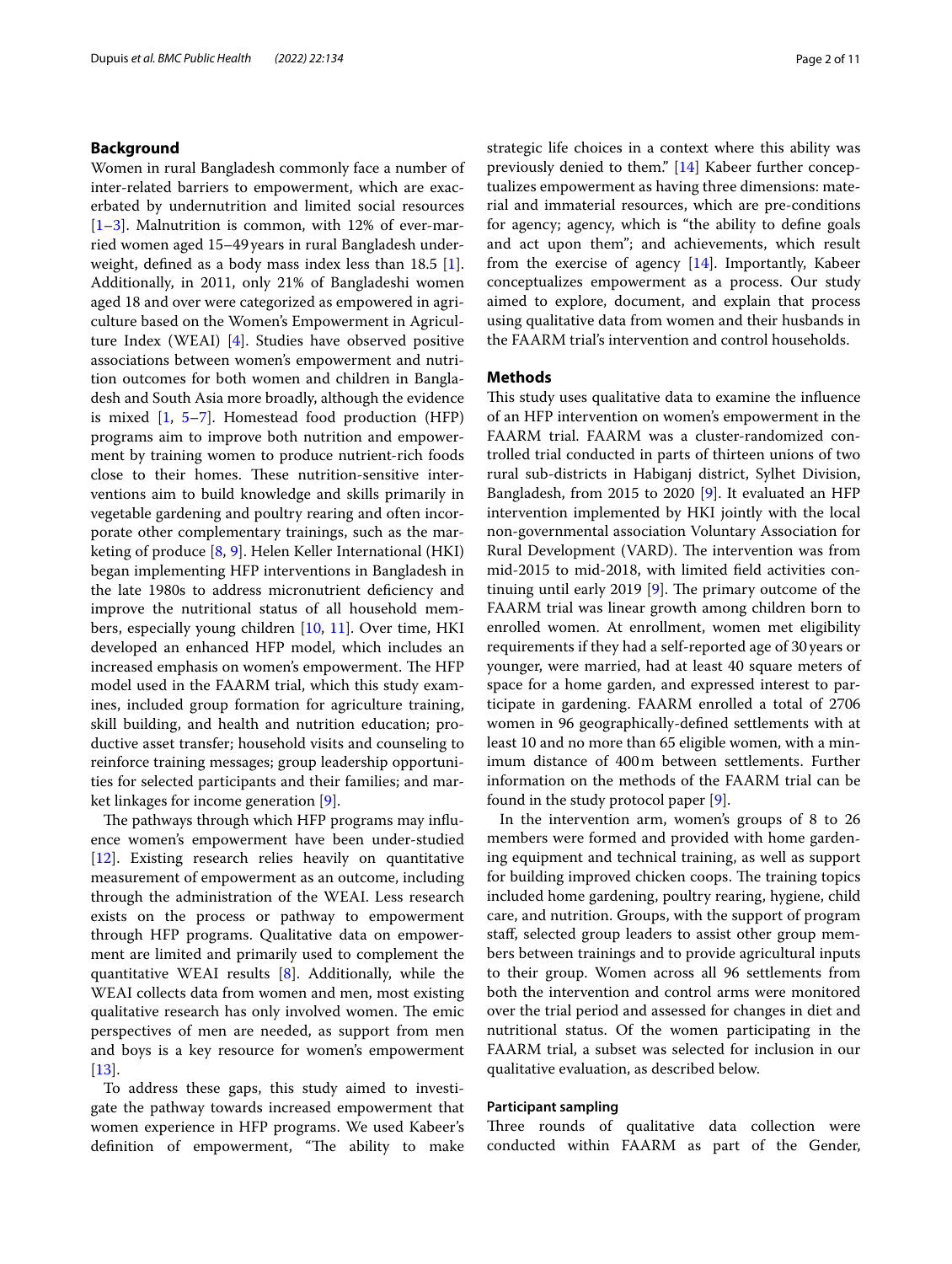Agriculture, and Assets Project, Phase Two (GAAP2) sub-study. While the frst two rounds of data collection focused on the social and cultural context of the population, the third round focused on participant experiences during the intervention. The data used in this manuscript come from the third round. To recruit participants for this round of qualitative data collection, settlements where earlier qualitative feldwork was undertaken were removed from eligibility. Then, up to eight intervention and eight control settlements were randomly selected as study sites, from where data would be collected. Within these areas, in-depth interviews (IDIs) were conducted with two of the randomly selected husband and wife pairs who had completed the pro-WEAI quantitative survey if both husband and wife were available at the time of data collection. From these same areas, data collection staf contacted women enrolled in the trial and their husbands to invite them to participate in focus group discussions (FGDs) until a sample of seven to nine individuals was reached for each group. The original design of the study called for a minimum of 36 IDIs and 12 FGDs of seven to nine participants each. The number of FGDs was based on recommendations to conduct at least two FGDs per stratum, with the four strata in this study being defned by gender and study arm  $[11]$ . A total of 44 IDIs were conducted as new themes continued to emerge during data collection, suggesting that saturation had not been reached [[15–](#page-10-4)[17](#page-10-5)]. A total of 93 respondents participated in the 12 FGDs. Table [1](#page-2-0) shows the fnal number of participants by data collection method.

### **Data collection**

Data were collected in person in June and July of 2019. The field team consisted of four researchers who were native Bengali speakers, held advanced degrees in anthropology, and were experienced in qualitative interviewing and conducting FGDs in similar settings. The team was comprised of two men and two women so that interviewers and group facilitators would be gender matched to participants.

IDI and FGD guides were developed using components of Kabeer's conceptual framework of empowerment as well as the FAARM theory of change framework [\[9](#page-9-6), [14](#page-10-3)]. Topics covered in the guides included self-efficacy, perceived ability to provide the household with nutritious foods, freedom of movement, decision-making processes within the household, fnancial independence, and nutrition knowledge. The interview and FGD guides were piloted to assess their clarity (including linguistic suitability), local relevance, and the logical flow of questions. Minor changes were made to the guides based on the piloting exercise.

IDIs and FGDs were conducted in Bengali and digitally recorded with participants' consent. Although most study participants speak the Sylheti dialect of Bengali as their primary language, they are fuent in mainstream Bengali as well. The piloting exercise enabled the research team to identify specifc Sylheti terms and phrases that were relevant to the research topics and to clarify their meaning with participants.

While in the feld, debriefngs were held with the feld team at the end of each day. Debriefngs were used as an opportunity to practice personal and interpersonal reflexivity, to review and identify issues raised by participants, and to assess saturation  $[15–18]$  $[15–18]$  $[15–18]$ . Debriefings also led to inductive changes to the guides to further explore issues that were raised by participants. For example, questions were added about the relationships between study participants and mothers-in-law, as well as about food procurement strategies during times when gardens were less productive. Data collection ceased once saturation had been reached.

#### **Data analysis**

All data were transcribed verbatim from audio recordings in Bengali, translated into English, and deidentifed prior to analysis. Verbatim transcription was done by the same research team who conducted the IDIs and FGDs, and the local researcher (MAK) checked transcripts against the audio recordings to confrm accuracy and completeness. Transcripts were then translated into English by a professional translator with previous experience in translating qualitative data. The authors (SD, ASW, JLW, MAK and SSS) performed quality checks by reading

### <span id="page-2-0"></span>**Table 1** Number of participants by gender and study arm

|                                                                  | Participants | Intervention (6<br>settlements) | Control (5 settlements) | Total         |
|------------------------------------------------------------------|--------------|---------------------------------|-------------------------|---------------|
| In-depth interviews (married couples)                            | Women        |                                 | $\left($                | 44 Interviews |
|                                                                  | Men          |                                 | $10^{-1}$               |               |
| Focus group discussions (community members<br>enrolled in FAARM) | Women        |                                 |                         | 12 Groups     |
|                                                                  | Men          |                                 |                         |               |

Data were collected in June–July 2019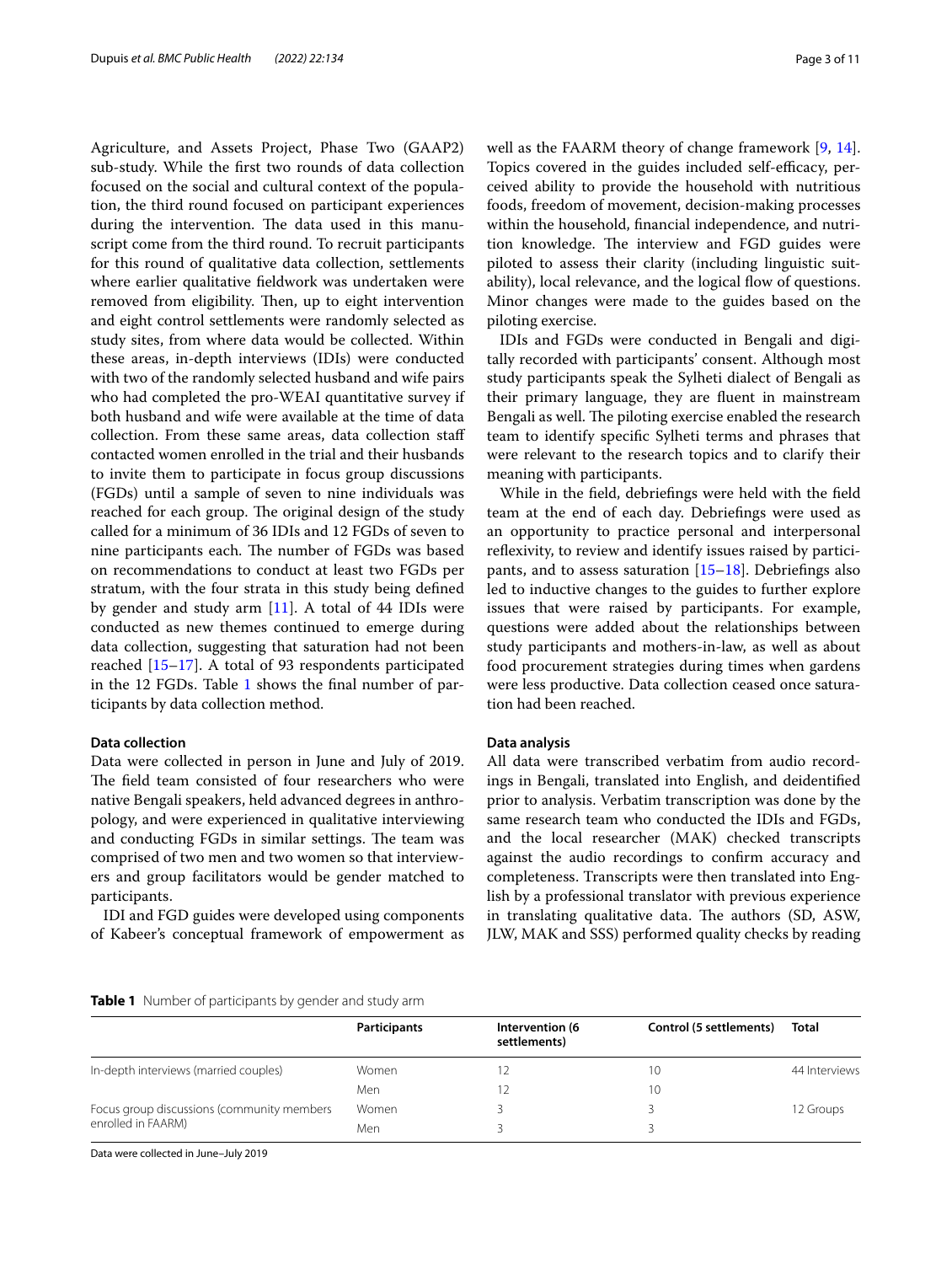all transcripts and following up with the translator and the local research team with any questions. During translation, key words and phrases were retained in brackets in the original language, to capture the emic perspective [[15\]](#page-10-4). All data were uploaded into MAXQDA2020 [\[19](#page-10-7)]. Two interview transcripts were removed from the dataset after it was found that the respondents had participated in a home gardening intervention prior to the FAARM intervention, which was an exclusion criterion for this analysis. The excluded transcripts are not represented in Fig. [1.](#page-3-0)

Code development and coding of data were conducted by the frst author (SD), and began with listing deductive codes based on topics in the IDI and FGD guides that refected Kabeer's theoretical concepts and the FAARM theory of change. Next, transcripts were carefully reviewed and memoed to note emerging issues, which were captured with inductive codes. Once all codes were developed, data were coded with inductive and deductive codes from the codebook over multiple readings. On later readings, new inductive codes were added to the codebook as additional issues were identified. The codebook was refned and fully developed, including defnitions for each code, inclusion and exclusion criteria, and sample quotes from the data that exemplifed that code. Lastly, the coding was double checked by the frst author (SD) for consistency across the dataset and accurate application of codes per the code defnitions.

Once all data were coded, we used a modifed grounded theory approach to analyze data, which was best suited to explain how participation in the HFP program infuenced women's empowerment  $[20]$  $[20]$ . The primary modification to the grounded theory approach was the consideration of existing constructs related to Kabeer's framework [\[14](#page-10-3)]. First, text segments associated with specifc codes were reviewed, and thick descriptions were developed that explored issues in detail. Then, the issues raised in the data were compared by family structure or number of children, to identify patterns and commonalities across and within sub-groups of participants.

Categories were then developed inductively by grouping similar codes together into broader categories. Categories were then linked into distinct phases and a chronology which defned the pathway towards empowerment reflected in the data. The process of conceptualization was facilitated by drawing a series of diagrams to visualize the correlations, relationships, and processes being described by participants. Through these analytic tasks, an inductive framework was developed to explain the pathway towards empowerment among HFP program participants. This analytic process involved a continuous return to both the literature and data, referring to existing theory and checking to assess if the framework and its components were grounded in data. Throughout the process, the researchers engaged in regular discussions about the data, aimed at ensuring that our fndings were strongly supported by data while also practicing refexivity [\[15](#page-10-4)]. We used the concept-indicator model to ensure each component of our conceptual framework was grounded in data, by returning to the data to check that

<span id="page-3-0"></span>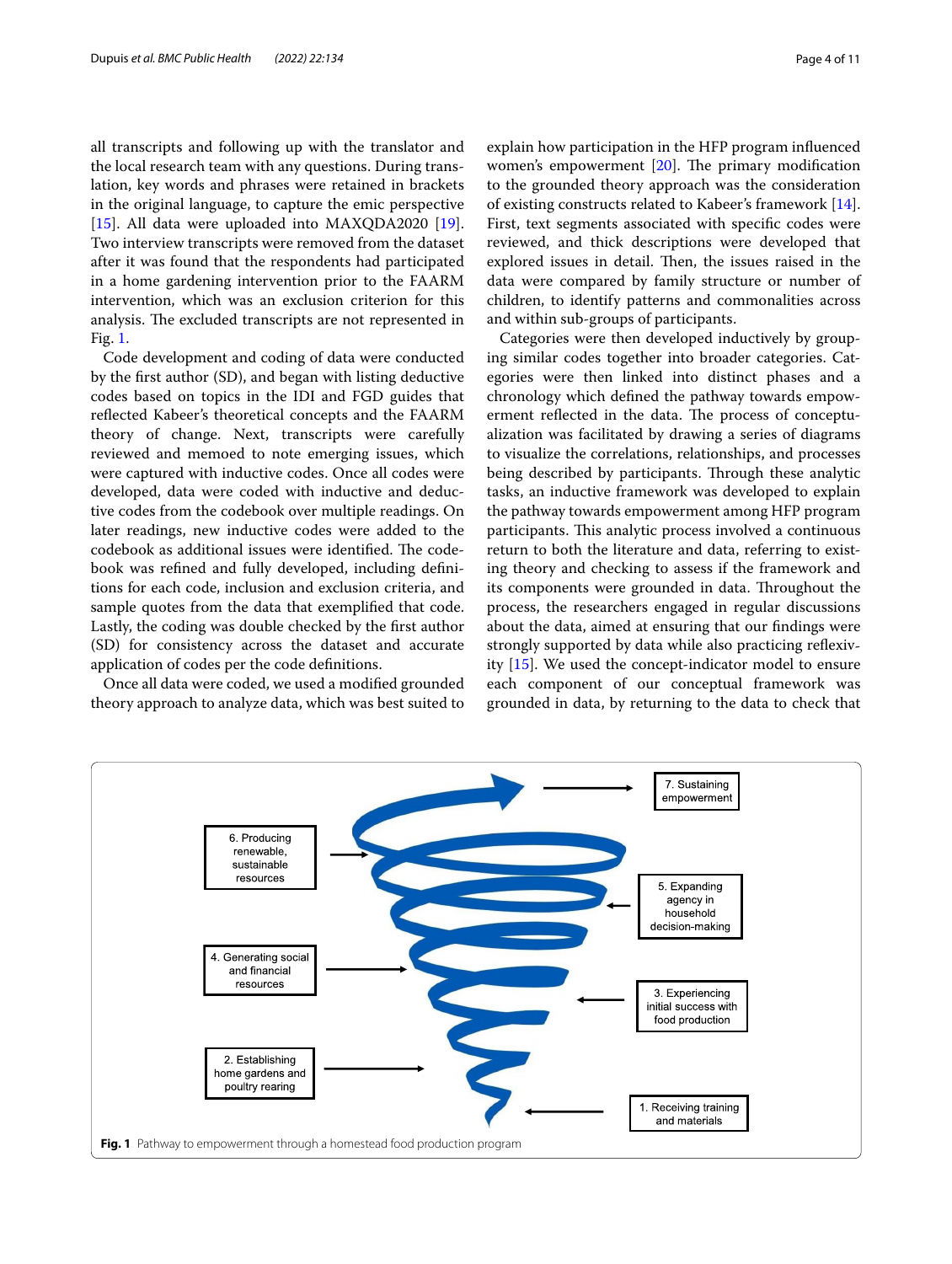each element of the framework and their connections reflected participants' views [\[20](#page-10-8), [21\]](#page-10-9). The framework was depicted as an upwards spiral, which best refected the iterative, non-linear pathway towards empowerment that was described by participants. Once the framework was developed, it was compared to Kabeer's domains of resources, agency, and achievement, each of which became more visible within each stage of the pathway and ft into the upward spiraling process of empowerment. Thus, the newly developed framework builds on Kabeer's resources-agency-achievements framework to explain more comprehensively the process of empowerment that was refected in the data from participants.

#### **Ethics approval and consent to participate**

The data analyzed in this study were collected as part of the FAARM trial (ClinicalTrials.gov: NCT02505711) in its role as a member of the GAAP2 consortium. The study protocol was positively reviewed and approved by the ethics committees of the James P Grant School of Public Health at BRAC University in Bangladesh and Heidelberg University in Germany. All study methods were carried out in accordance with relevant guidelines and regulations. All study participants gave written informed consent prior to participation in FAARM, and additionally provided verbal informed consent for IDIs and FGDs. Consent for publication was obtained from all subjects. This analysis used deidentified data.

#### **Results**

Our modifed grounded theory analysis resulted in a framework (Fig. [1\)](#page-3-0) depicting the pathway to empowerment through an HFP program within the FAARM intervention. The framework depicts distinct stages in the process of empowerment. The pathway to empowerment begins with the delivery of training and materials to the participants through educational sessions, then progresses through the establishment of home gardens and poultry rearing, successful food production from gardens and poultry, and the subsequent building of self-efficacy, social capital, and spousal support, leading to improved decision-making power among women. Each of these stages is described below.

#### **Stage one: receiving training and materials**

Stage one involves participants receiving resources in the form of materials, technical training, and nutrition education as part of the HFP intervention in the FAARM trial (Fig. [1\)](#page-3-0). Participants consistently identifed the training and materials provided through the intervention as a key component to their later success. The HFP intervention was instrumental in facilitating the process of starting a garden by providing assets such as seeds and fencing, reducing barriers women previously experienced in acquiring agricultural materials, and in receiving training on efective gardening techniques. One female participant highlighted the usefulness of the sack gardening technique taught to help participants preserve their crops during floods, stating:

*"...we didn't use to grow vegetables like this in the past. Whatever we used to grow, we did that on open soil. But now we fll sacks with soil and grow vegetables on that. It is very useful for the rainy season. We learnt that from you." - (Female, FGD)*

In contrast, households in the control arm consistently complained that they struggled to sustain productive gardens due to fooding, pests, poor soil quality, or other environmental factors, while no households in the intervention arm shared these complaints.

The acquisition of gardening skills and materials also contributed to an increase in motivation among participants. Participants in the intervention arm frequently noted their own prior 'laziness' or lack of interest or motivation to garden, compared to their increased motivation or 'inspiration' towards gardening following their participation in FAARM. Both men and women noted that their past efforts at homestead gardening were minimal, and often ended in the gardens producing few or no vegetables. Those who had not gardened in the past discussed making excuses about the challenges and barriers of garden preparation such as having too little space or infertile soil. However, after receiving training through the project, they learned how to overcome these barriers to gardening.

The success in stage one was largely dependent on women gaining permission from their husbands to attend the HFP trainings. Although all participants had previously received their husbands' consent to attend trainings and expressed interest, some women were not permitted by their husbands to leave their homes when the intervention began. Some women were able to negotiate with their husbands, either by convincing them of the merit of the meetings or by asking their husbands or another family member to escort them. However, some women were not able to successfully navigate the situation. Instead, the husband attended the meetings without the woman, the mother-in-law attended, or nobody attended from that household.

# **Stage two: establishing home gardens and poultry rearing**

Stage two represents an expression of agency in which participants began to establish their own home gardens and to raise poultry (Fig. [1\)](#page-3-0). Many women reported that their husbands initially were not interested in assisting with the garden. However, after receiving initial training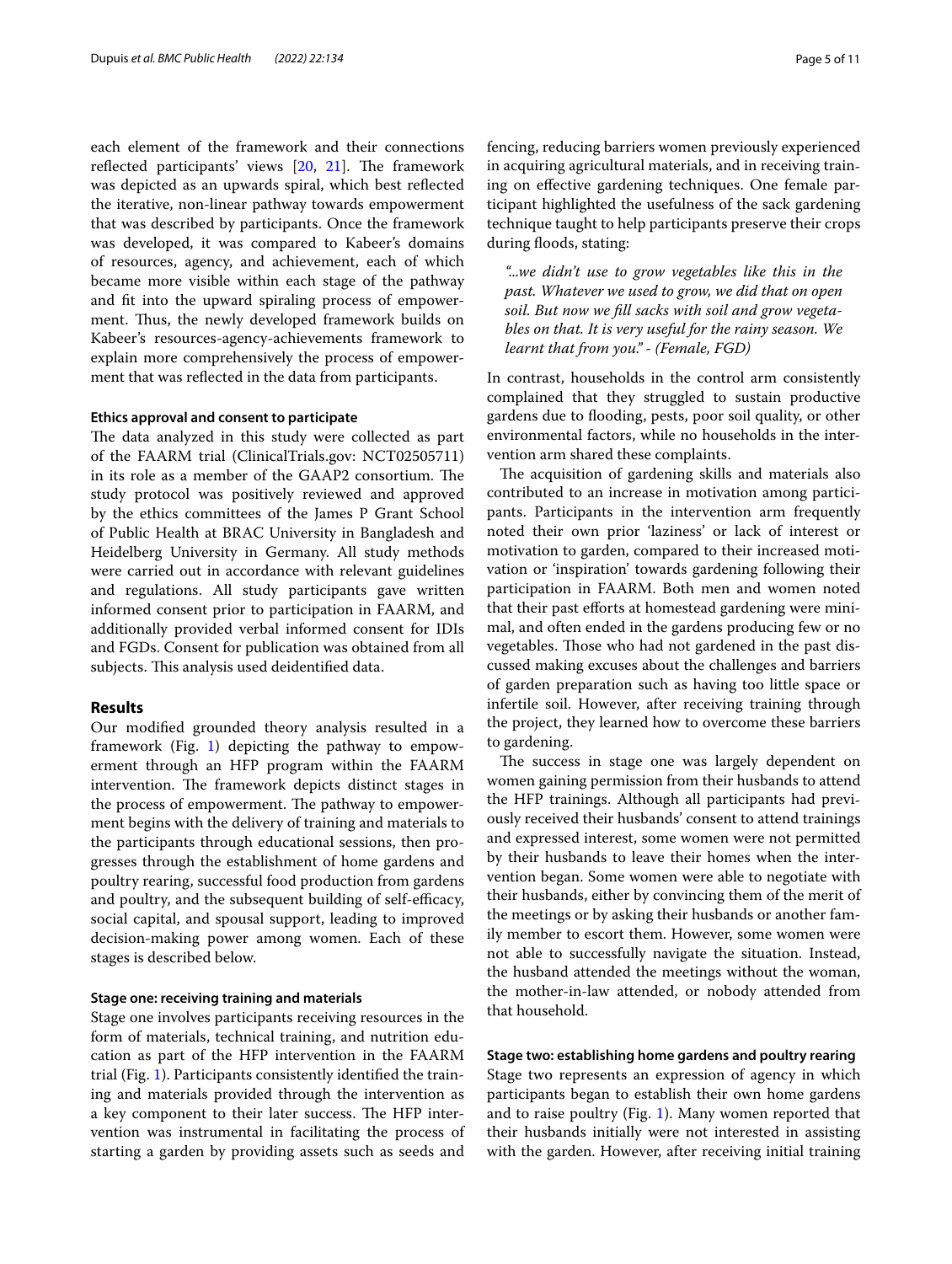through the project, most women were able describe the potential advantages of gardening, and convince their husbands to support them to begin gardening at home. One participant describes the process of negotiating with her husband, outlining how she started small and eventually reached her goal of a full-sized home garden:

*"...one day suddenly I said to [my husband] … How can we make income for our family? I said to him there is a … project called FAARM, and they will give seeds … I said to him that if you will help me then it will be good for us... At frst, I have planted 2-3 plants and then I said to him that there are good vegetables that I get from our plants. Then I said that the way we are growing two plants, in the same way we can grow four plants... Tat way I have done it." - (Female, IDI)*

This type of early negotiation is an example of women strategically applying their agency to manifest a situation that they believed to be benefcial to themselves and their families.

This second stage also represents the application of motivation and is represented here by the women who, with or without the support of their spouses, were able to apply the trainings, use materials, and start their gardens. Motivation was especially important to women working on a plot of land that they had previously deemed unsuitable for agriculture due to size, location, or soil quality. These previous barriers to success had discouraged these women from making sincere efforts at gardening in the past, and they had to attempt gardening in new ways and with greater effort than before to overcome them.

# **Stage three: experiencing initial success with food production**

This stage is marked by the achievement of the first harvest from the home garden, or when chickens had laid enough eggs to sell or consume. As intervention participants began to receive material outputs from their eforts, this led to a further increase in motivation. Many participants reinforced this point, speaking of the confidence, motivation, and self-efficacy earned when they saw their gardens becoming productive. In particular, many participants said that they were confdent they could provide nutritious foods to their families even during times of economic hardship. One participant described the change in food availability and the efect it had on her and her children's diet:

*"We don't have to buy most of the foods nowadays. We eat those foods [grown in the garden] and serve those to our children. We don't have to serve a small amount of food to our children thinking of the money* 

*we have spent for that food. When we used to buy all those foods, we gave the food to our children at frst and ate the remaining after that. But now we grow all those foods and we all can eat the amount of foods we need." - (Female, FGD)*

This stage marked a distinct difference between the intervention and control households regarding the efects of poverty. Where participants from both arms noted poverty as having a negative impact on their lives, control households predominantly discussed food availability as their primary struggle. Conversely, intervention households discussed a more diverse array of topics including access to education, healthcare, or clothing.

This stage was also the point at which previously unsupportive husbands became supportive and, in some cases, began contributing to the garden. This most often was a result of husbands recognizing the benefts of having a successful garden, both for household consumption and monetary proft. A female participant stated:

*"When I plant a particular vegetable and get a good yield, my husband becomes interested in growing vegetables. He starts thinking that he should also help me so that we can get an even better yield together." - (Female, FGD)*

The husbands' support proved very important as the fences and chicken coops began to require repairs, and wives relied on their husbands to fx them. If the fences or coops were not fxed, production was likely to become less successful in subsequent harvests.

#### **Stage four: generating social and fnancial resources**

This stage occurs nearly simultaneously with stage three and represents the acquisition of additional resources through surplus food production. As the gardens and poultry became productive, there were three ways the produce could be used: they could be consumed by the members of the household, they could be sold for proft, and they could be given away to other community members. While all households reported consuming produce from their own gardens, they were also likely to either sell or give away surplus to their neighbors. Selling the surplus produce provided income. Many of the women who chose to sell their surplus produce reported retaining control over the income generated by the sales, and for most this was their only source of purchasing power. This strategy allowed women to spend the income on personal needs, family needs, additional food, their children's education, or to save it. Women who chose to give surplus produce away to neighbors reported generating resources in the form of social capital. A family who was given produce for free was more likely to give produce back later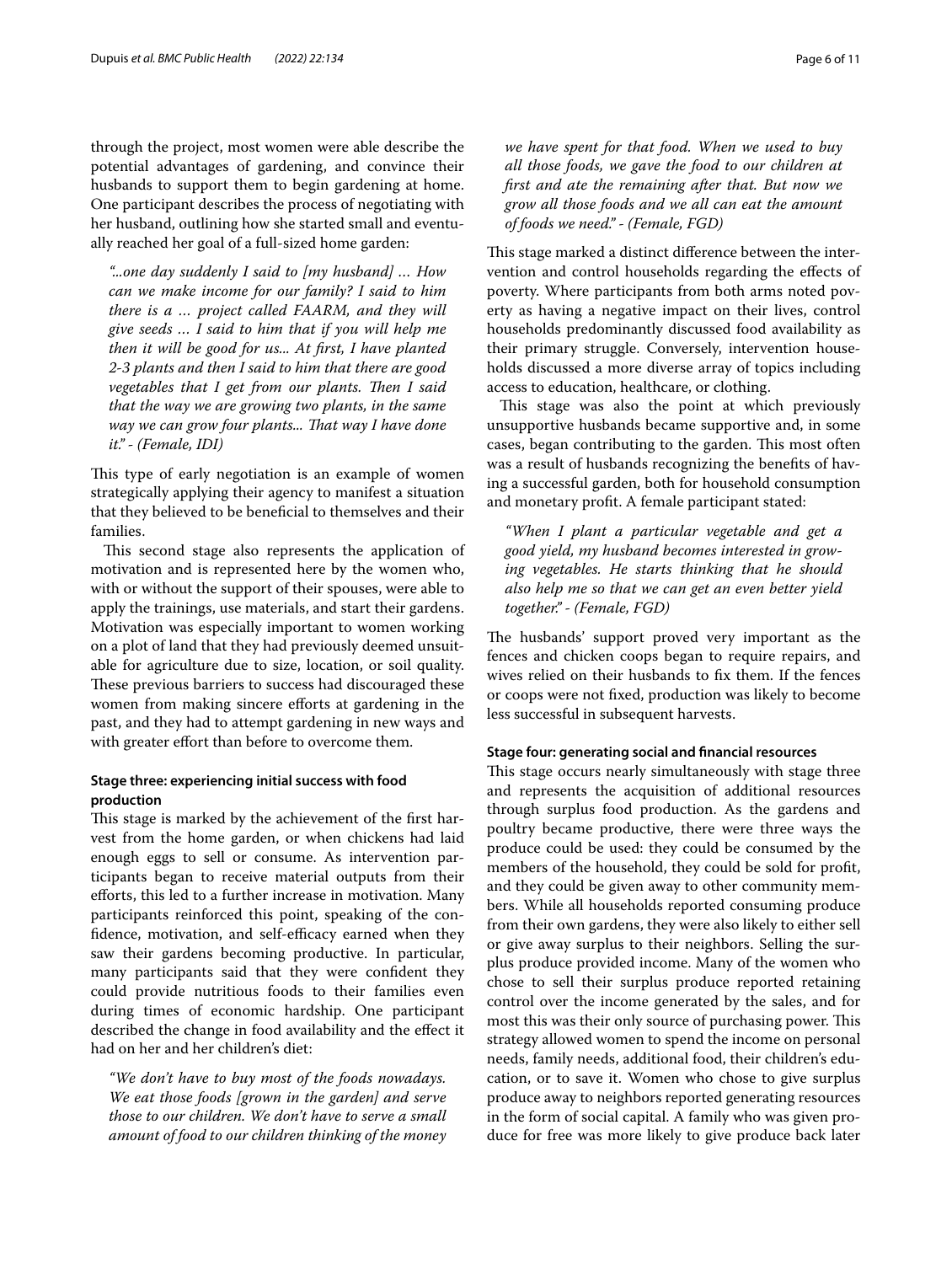when they had extra to give or could be asked for other favors. One participant outlined this dynamic as follows:

*"I give [my neighbor] vegetables. They used to ask, 'how can I grow these vegetables,' and to please give them some. It is good to eat. 'How can I grow these?' they want to know, so I told them how. [FAARM] taught us the way to plant a tree, so I just told them about that, and they did it in the same way. They told me to come and [take some pumpkin] because I taught them how to do it. Pumpkin they grew on their plant, they said I can have it and can eat it" - (Female, IDI)*

Participants in communities who worked together in this way often reported frequently trading or borrowing seeds from each other in a way that supported and benefted everyone who participated.

The ability to sell or gift produce and reap the financial and social resources was a function of how much produce was grown and the size of the household. A household with many individuals was unlikely to have surplus, as was a household with a small garden. Households with extended family living nearby often felt compelled to give extra produce to those family members, which also became a barrier to reaping other benefts from surplus production, as they were neither able to sell that surplus, or use it to generate social resources outside the family.

# **Stage fve: expanding agency in household decision‑making**

During this stage, women began to experience increased voice in household decisions as a result of their production of material goods for the family. The demonstration of the ability to make decisions in the garden that resulted in both increased food security and the benefts discussed in stage four led husbands to listen to wives' opinions more often and with greater respect. Subsequently, women's input began to become more highly valued in household decisions.

Men noted that as the gardens became more successful, they began to trust their wives' judgement more, and that their wives were simultaneously 'braver' than before about expressing an opinion. Supporting this, the husband of a participant relayed,

*"Women were not aware of many things in the past. They used to be barred from being aware of those things. Now they understand everything. They were restricted to only household chores in the past. But now they are doing different things to support their families … Their husbands, brothers and brothers-in-law take advice from them nowadays."- (Male, FGD)*

Meanwhile, the women reported increasing self-efficacy and decision-making power within their households as a result of contributing material resources to their families. One woman observed the change as follows:

*"Now [my husband] sees the income and expenditure that is happening in our family. Decisions that I take he sees become fruitful for our family. By this way the change happened." - (Female, IDI).*

#### **Stage six: maintaining a renewable supply of resources**

Stage six establishes the achievement of long-term sustainability of independence as the participants demonstrated an ability to store seeds and maintain their gardens in the absence of the intervention. By this stage, participants were no longer receiving seeds from FAARM and were applying the techniques they learned for harvesting and storing seeds. Additionally, this stage may also be marked by the chickens continually supplying enough eggs to be sold or consumed and to maintain the current population. The maintenance of gardens and poultry at this stage represents the achievement of habit building and long-term success.

This stage also marked the start of community support around trading seeds. This involved participants with fruitful gardens giving seeds away to those who did not manage to store any, and teaching others in the community effective gardening techniques. This behavior was most evident in communities that favored sharing their surplus produce with neighbors over selling it and reinforced a social norm of community support.

In one settlement, participants unanimously reported sharing seeds and excess produce with those who were lacking, despite the encouragement from the FAARM implementation team to sell seeds and surplus produce. This was done with the general understanding that they would support one another and share surplus produce that was grown, which was benefcial to both parties in the long term. One participant stated,

*"Suppose, I have not stored the seeds and I don't have seeds now. I can borrow some seeds from her. In the same way she can also borrow some seeds from me....* [The HFP trainer] told us that we can sell the *seeds as well. But we don't do that. We give seeds to each other for free."- (Female, FGD)*

#### **Stage seven: sustaining empowerment**

This final stage of the pathway marks a sustained improvement in empowerment in the female participants. By the conclusion of the intervention, women who had succeeded in gardening, leveraging surplus, negotiating within their households, and maintaining a renewable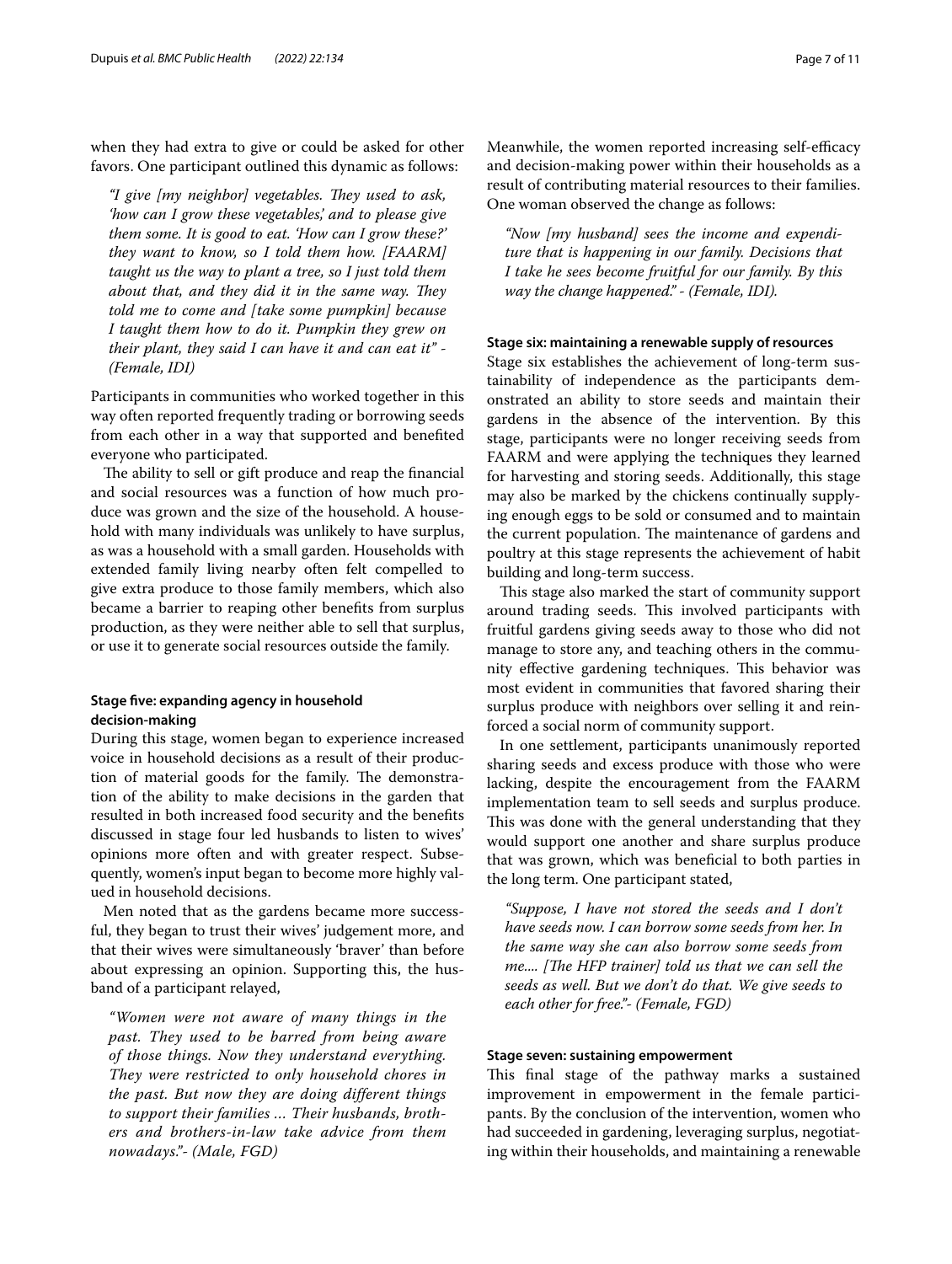supply of resources reported a sustained change in the decision-making dynamics of their households. Both men and women noted a change in the involvement of wives when making larger decisions regarding fnances and their children's education, rather than only the small day-to-day decisions the women were responsible for before, such as what to cook. One husband describes this change over time as a community-wide occurrence, stating:

*"Women's opinions were not considered seriously four years back. But now their opinions are considered seriously. We see that women's opinions are taken in every family nowadays. I think, this is a significant change... The women are now participating in some productive and income generating works.*  Therefore, they have the courage to give their opin*ions to their husbands." - (Male, FGD)*

## **Discussion**

This study developed a novel framework to describe a pathway to empowerment among female participants in an HFP intervention, as implemented in the FAARM trial. Our framework builds on Kabeer's domains of empowerment that include resources, agency, and achievement [\[14](#page-10-3)]. Our empowerment framework depicts an iterative process of resource acquisition, agency development, and achievements, and is expressed as an upwards spiral leading towards sustained empowerment. As such, our framework depicts an application of Kabeer's domains and details the nuances of the pathway to empowerment within this HFP intervention. In this discussion, we expand on the dimensions of agency displayed by participants, along with the importance of negotiation skills, spousal support, and social networks among women.

#### **Psychological dimensions of agency**

Women participating in the HFP intervention described the development of several psychological dimensions of agency, including motivation and self-efficacy, which have been under-studied in this context [[22](#page-10-10)]. In particular, stage two, establishing home gardens, represents the application of motivation when participants returned home to begin their own gardens after attending HFP trainings. Kabeer recognizes motivation as an aspect of "sense of agency", or the "power within". She further describes it as the purpose that individuals bring to their activity, with agency defned as "the ability to defne one's goals and act upon them." [\[14\]](#page-10-3) It follows that a motivating force to initiate action would be important in overcoming the initial inertia and energy inputs required to begin a home garden.

Motivation, confdence, and sense of control all contribute to one's self-efficacy and overall sense of agency [[22\]](#page-10-10). HFP intervention participants described increased confdence alongside increased motivation, particularly when describing their ability to provide nutritious foods to their families and to make household decisions that benefit their families. They also described a process of increasing self-efficacy that aligns with existing theory [[23\]](#page-10-11). In particular, performance accomplishment, or mastery over a "difficult or previously feared task," is considered to be the most efective method through which self-efficacy can be learned or developed  $[23]$  $[23]$  $[23]$ . The HFP intervention fostered performance accomplishment by setting participants up for success in a task (gardening and poultry rearing) in which many had not experienced prior success, due to a variety of challenges and perceived barriers. In addition, vicarious experiences, or learning through observing others, is recognized as another effective method for building self-efficacy  $[23]$  $[23]$ . HFP intervention participants had the opportunity to witness the achievements of others similar to themselves through their fellow group members and therefore to increase their own self-efficacy through these vicarious experiences.

#### **Negotiation as an expression of agency**

Women in this study also described a process in which an increase in resources led to an increase in bargaining power, which aligns well with the literature. For example, Doss found that acquisition and ownership of assets was linked to improved bargaining power, with asset ownership leading to bargaining power and not the reverse [[24\]](#page-10-12). In the FAARM intervention arm, the initial transfer of resources to women as part of the HFP program led to increased bargaining and negotiation, initially for additional resources or support from their husbands and later for other matters in their homes, based on their status as a resource-generating member of the household. This finding also reflects prior research from South Asia which suggests that bargaining power (or negotiation) related to food allocation is determined by an individual's utility within their home [[25\]](#page-10-13). By participating in resource-generating activities, the women raise their utility, thereby raising their bargaining power. This improvement in bargaining power can also infuence more equal food allocation behaviors within households, along with corresponding improvements in women's social status within that household [[26\]](#page-10-14).

Negotiation is a key component of agency, especially for this population of women in Bangladesh. Kabeer states about South Asian women that "the renegotiation of power relations … is often precisely about changes in informal decision-making, with women opting for private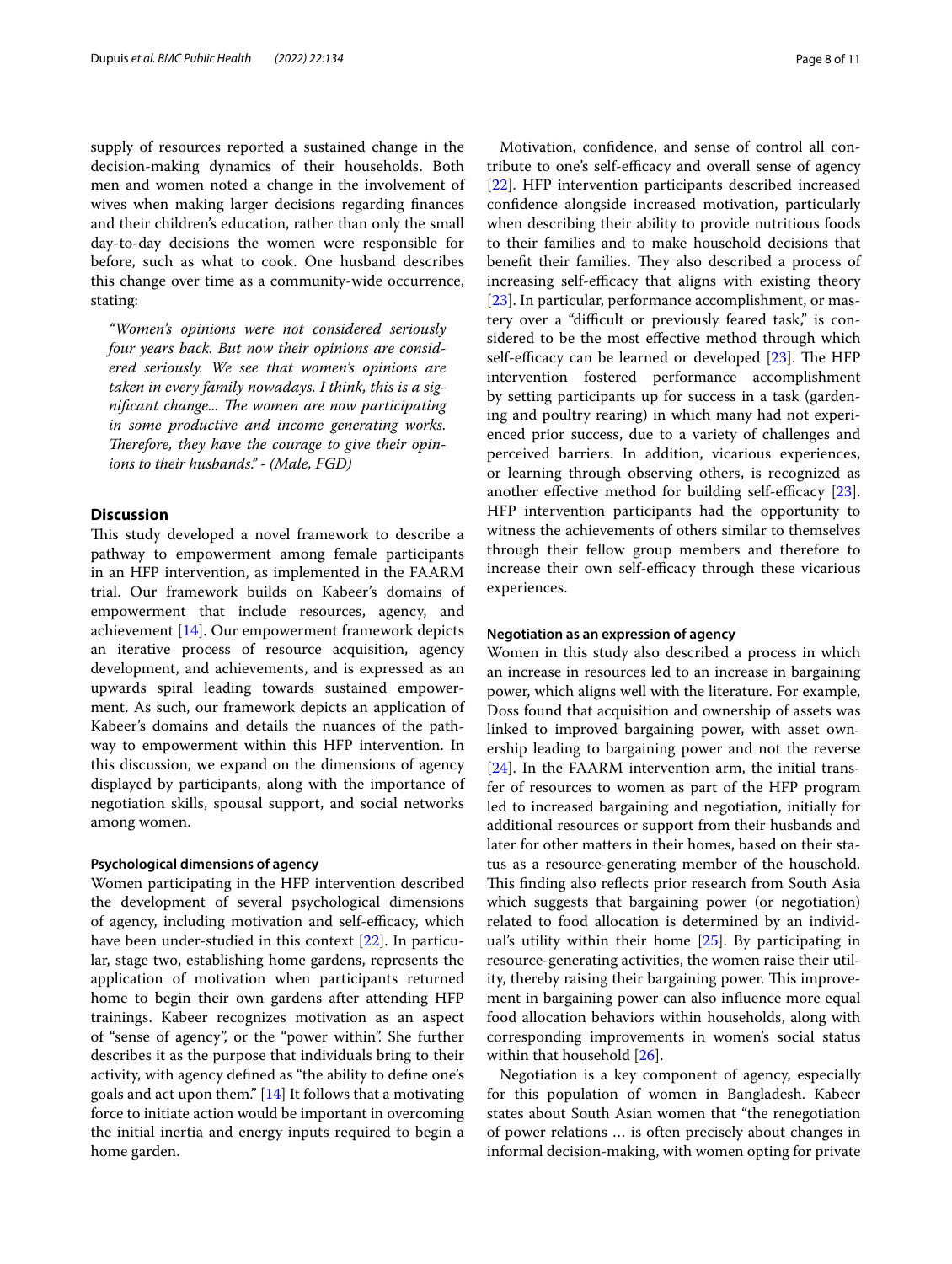forms of empowerment, which retain intact the public image, and honor of the traditional decision-maker but which nevertheless increases women's 'backstage' infuence in decision-making processes." [\[14\]](#page-10-3) Negotiation can be considered a form of voice, which has been defned as "the right and ability to enter into the household bargaining process" [[27\]](#page-10-15) and "the ability to articulate practical needs and strategic interests" [\[28](#page-10-16)]. This voice as "backstage infuence" is apparent within our study population: while the husbands remain the head of the household, the wives are able to negotiate for their needs and achieve their goals.

#### **Spousal support as a key resource towards agency**

Our results also reinforce the importance of the support of men as a key resource for women's empowerment. Since women in Bangladesh live within a cultural context that supports many patriarchal principles [\[29](#page-10-17)], the support of men in the community, especially their husband, proved crucial at many points during the intervention. The husbands were in a position of power to either support their wives in reaching their goals, or restrict their ability to work, attend trainings, or collect necessary supplies. For example, some participants failed to efectively initiate their home gardens due to mobility restrictions placed on them by their husbands, meaning they rarely or never attended the trainings. This is consistent with the conceptual framework of empowerment from van Eerdewijk et al., which emphasizes the role of men and boys in the transformation of power relations and in women's empowerment [\[13](#page-10-2)].

Kabeer also recognized the importance of spousal support and that it commonly begins after the initiation of a project, particularly once the men realize that their wives could ease their burden as the primary breadwinner if empowered [[30\]](#page-10-18). Kabeer notes that the products that women produce through these agriculture interventions, while insufficient to lift families out of poverty, ease their reliance on "humiliating" dependency-based relationships [[30](#page-10-18)]. Similarly, women and men in our study noted that husbands often contributed to the gardens only after they began to see it as a productive endeavor. Participants also reported that men were consequently happy to rely less on household income to purchase produce from the market, and instead to produce food at home. An additional beneft for men was the ability to gift surplus produce to their neighbors, procuring respect from others and putting them in an advantageous position to receive other favors.

# **Social support networks as a key resource towards agency**

In addition to spousal support, the importance of social support and connections with other women are other key components of empowerment identifed in our study. The HFP program facilitated connections with other women as it was implemented through a group structure. We found that the participants in the intervention arm who had the most productive gardens and greatest improvements in agency reported that much of their success was attributable to support not only from husbands but also from other women. This reinforces findings from another qualitative study of an HFP intervention in Nepal, which found that participants who had longterm success producing and selling vegetables reported receiving group support from other women [\[31\]](#page-10-19). Other research similarly indicates that women's groups can play an important role in boosting agency among women [\[8](#page-9-5)]. While women in the FAARM intervention arm established gardens individually within their homesteads, the HFP training groups may have promoted a sense of collective solidarity. Kabeer notes that "collective solidarity" between women in public spaces is crucial to the development of women's empowerment and describes women supporting each other in their collective work towards shared interests  $[14]$  $[14]$ . This phenomenon was most evident in one settlement, described above, where women shared resources, such as seeds, rather than selling them. Women in this settlement also reported strong and consistent support from their group leader and overall collaboration.

# **Conclusions**

Our study contributes important evidence on the benefts of a nutrition-sensitive intervention as an approach to sustainably increase women's empowerment. By conceptualizing the pathway to women's empowerment taken by participants of a HFP program within the FAARM trial, we were able to identify a series of stages at which participants were eligible for either success and progression, or alternately, pathway interruption. The fndings of this study suggest that the women participating in the HFP intervention were successful in their gardens and in increasing their empowerment when they were able to leverage a variety of resources, some of which were provided by the intervention, and some of which were developed from skills learned and fostered through collaboration. The most meaningful improvements in empowerment occurred among participants who were able to produce beyond their household consumption and successfully leverage surplus resources to gain higher utility and therefore bargaining power in their household. Future agriculture-nutrition interventions should seek to mitigate barriers and replicate successes by building self-efficacy via skill development  $[23]$  $[23]$ , strategically involving men, and creating a system among participants for building their social support networks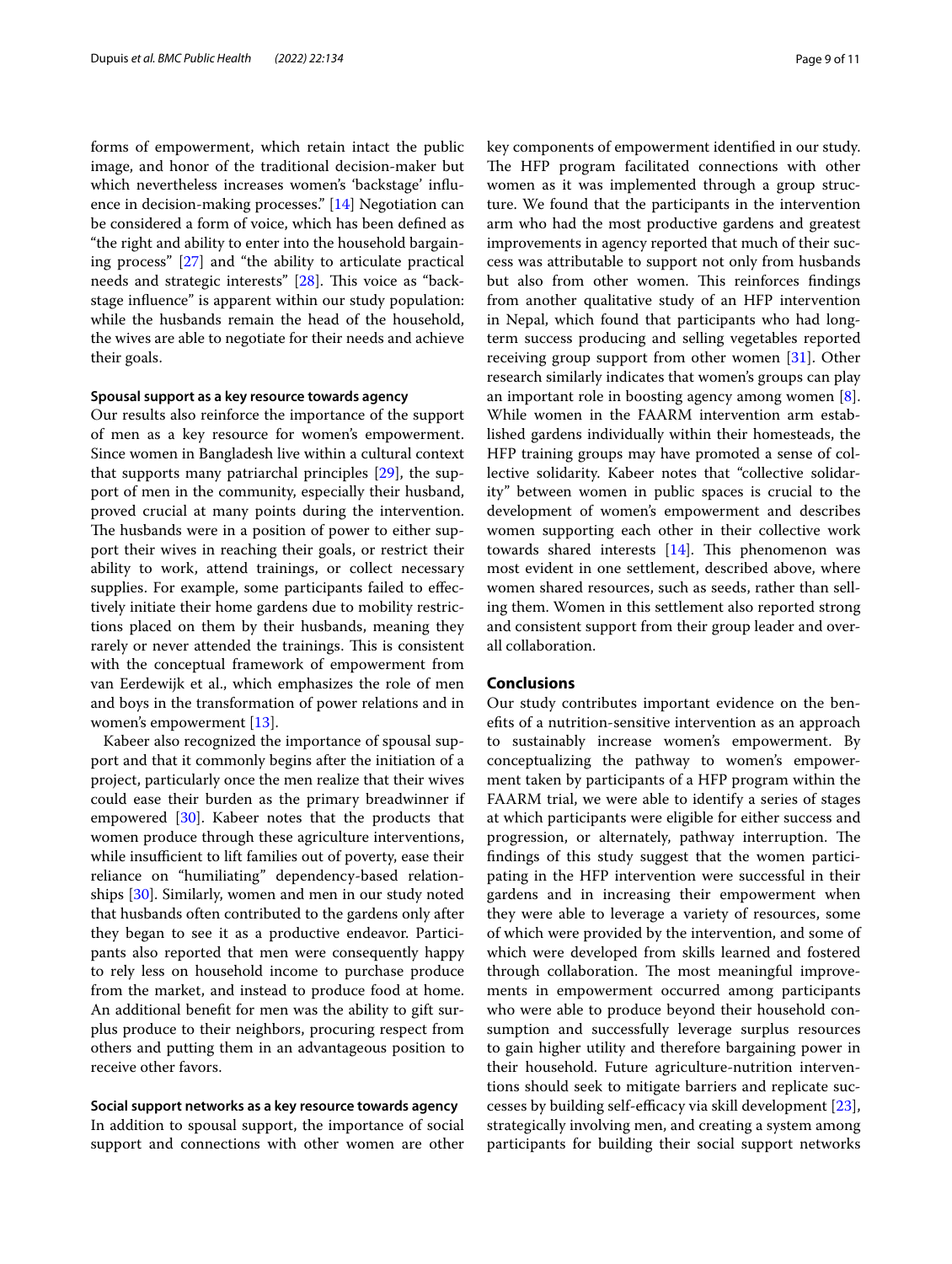and social capital, wherein participants meet outside of structured intervention-led sessions. This could be achieved through the inclusion of gender transformative trainings to more explicitly encourage the support of husbands, as well as some technical training for men in the form of garden or chicken coop maintenance, which is seen as a more masculine duty, or in specifc nutrition and hygiene education sessions for men.

#### **Abbreviations**

FAARM: Food and Agricultural Approaches to Reducing Malnutrition; FGD: Focus group discussion; GAAP2: Gender, Agriculture, and Assets Project, Phase Two; HKI: Helen Keller International; HFP: Homestead food production; IDI: Indepth interview; WEAI: Women's Empowerment in Agriculture Index.

#### **Acknowledgements**

We are grateful to the excellent team of qualitative data collectors: Kaokaba (Heera) Tun Nesa, Tanjia (Pushpo) Afrin, and Md. Nasir Uddin, as well as to HKI staff who supported the research as part of the FAARM trial. We would like to thank Ruth Meinzen-Dick, Emily Myers, and Dee Rubin for their feedback during the development of the qualitative instruments. Finally, we thank the women and men who contributed their perspectives as participants in the research.

#### **Authors' contributions**

SD supported the study design and data collection, analyzed and interpreted the data, and wrote the initial draft of the manuscript. MH provided guidance and oversight for data analysis and interpretation, as well as critical review and commentary for the manuscript. ASW contributed to study conceptualization, design and oversight of data collection, and project administration, and provided critical review and commentary for the manuscript. JLW contributed to study conceptualization, design and oversight of data collection, and project administration, and provided critical review and commentary for the manuscript. MAK had primary responsibility for leadership and supervision of data collection and contributed to project administration. SG provided resources, overall project administration, and critical review and commentary for the manuscript. SSS had primary responsibility for study conceptualization and design; contributed to oversight of data collection, data analysis, and interpretation; and provided critical review and commentary for the manuscript. All authors read and approved the fnal manuscript.

#### **Funding**

The authors acknowledge support from the German Federal Ministry of Education and Research (BMBF) (grant number: 01ER1201) as the primary funder of the FAARM trial and its HFP intervention. This qualitative sub-study was funded through the Gender, Agriculture, and Assets Project Phase Two (GAAP2) at the International Food Policy Research Institute (IFPRI). FAARM's GAAP2 work was fnancially supported by grants from IFPRI to Heidelberg University and Emory University [IFPRI Project No. 301005.001.002.520.01.01]. The Bill & Melinda Gates Foundation (BMGF) [Grant number: INV-008977], the United States Agency for International Development (USAID) [Grant number: EEM-G-00-04-00013-00], and the CGIAR research program on Agriculture for Nutrition and Health jointly support IFPRI's GAAP2 work. The opinions expressed here belong to the authors, and do not necessarily refect those of GAAP2, A4NH, IFPRI, CGIAR, BMGF, or USAID. The funders had no role in study design; collection, analysis, and interpretation of data; in the writing of the articles; or in the decision to submit for publication.

#### **Availability of data and materials**

The datasets generated and/or analyzed during the current study are not publicly available due to limitations of ethical approval involving confdentiality and anonymity but are available from the corresponding author on reasonable request.

#### **Declarations**

#### **Ethics approval and consent to participate**

The data analyzed in this study were collected as part of the FAARM trial (ClinicalTrials.gov: NCT02505711) in its role as a member of the GAAP2 consortium.

The study protocol was positively reviewed and approved by the ethics committees of the James P Grant School of Public Health at BRAC University in Bangladesh and Heidelberg University in Germany. All study methods were carried out in accordance with relevant guidelines and regulations. All study participants gave written informed consent prior to participation in FAARM, and additionally provided verbal informed consent for IDIs and FGDs. Consent for publication was obtained from all subjects. This analysis used deidentifed data.

#### **Consent for publication**

Not applicable.

#### **Competing interests**

The authors declare that they have no competing interests.

#### **Author details**

<sup>1</sup> Hubert Department of Global Health, Rollins School of Public Health, Mailstop 1518-002-7BB, Emory University, Atlanta, GA 30322, USA. <sup>2</sup>Research Department 2, Potsdam Institute for Climate Impact Research (PIK), Member of the Leibniz Association, P.O. Box 60 12 03, 14412 Potsdam, Germany. <sup>3</sup> Heidelberg Institute of Global Health, Heidelberg University, Im Neuenheimer Feld 324, 69120 Heidelberg, Germany. <sup>4</sup>Bangladesh Country Office, Helen Keller International, Rd No 82, Dhaka 1212, Bangladesh. <sup>5</sup>Institute of Public Health, Charité – Universitätsmedizin Berlin, corporate member of Freie Universität Berlin and Humboldt-Universität zu Berlin, Charitéplatz 1, 10117 Berlin, Germany.

# Received: 7 August 2021 Accepted: 24 December 2021<br>Published online: 19 January 2022

#### **References**

- <span id="page-9-0"></span>1. National Institute of Population Research and Training (NIPORT), and ICF International. Bangladesh demographic and health survey 2017–18. Dhaka, Bangladesh and Rockville, Maryland, USA: NIPORT and ICF; 2020.
- 2. Sinharoy SS, Waid JL, Haardörfer R, Wendt A, Gabrysch S, Yount KM. Women's dietary diversity in rural Bangladesh: pathways through women's empowerment. Maternal & Child Nutrition. 2017;14(1).<https://doi.org/10.1111/mcn.12489>.
- <span id="page-9-1"></span>3. Sraboni E, Quisumbing A. Women's empowerment in agriculture and dietary quality across the life course: evidence from Bangladesh. Food Policy. 2018;81:21–36. [https://doi.org/10.1016/j.foodpol.2018.09.001.](https://doi.org/10.1016/j.foodpol.2018.09.001)
- <span id="page-9-2"></span>4. Sraboni E, Quisumbing AR, Ahmed AU. The women's empowerment in agriculture index for Bangladesh's feed the future zone of infuence. Project report submitted to the US Agency for International Development. Dhaka: InternationalFood Policy Research Institute; 2012. p. 1–25.
- <span id="page-9-3"></span>5. Cunningham K, Ploubidis GB, Menon P, Ruel M, Kadiyala S, Uauy R, et al. Women's empowerment in agriculture and child nutritional status in rural Nepal. Public Health Nutr. 2015;18(17):3134–25. [https://doi.org/10.1017/](https://doi.org/10.1017/S1368980015000683) [S1368980015000683.](https://doi.org/10.1017/S1368980015000683)
- Quisumbing AR, Sproule K, Martinez EM, Malapit H. Women's empowerment in agriculture and nutritional outcomes: evidence from six countries in Africa and Asia. IFPRI discussion paper 01930; 2020.
- <span id="page-9-4"></span>7. Santoso MV, Bezner Kerr R, Hoddinott J, Garigipati P, Olmos S, Young SL. Role of women's empowerment in child nutrition outcomes: a systematic review. Adv Nutr. 2019;00:1–14. [https://doi.org/10.1093/advances/](https://doi.org/10.1093/advances/nmz056) [nmz056.](https://doi.org/10.1093/advances/nmz056)
- <span id="page-9-5"></span>8. Johnson M, Balagamwala M, Pinkstaff C, Theis S, Meinzen-Dick R, Quisumbing A. How do agricultural development projects empower women? Linking strategies with expected outcomes. J Gend Agric Food Secur. 2018;3(2):1–19.
- <span id="page-9-6"></span>9. Wendt AS, Sparling TM, Waid JL, Mueller AA, Gabrysch S. Food and agricultural approaches to reducing malnutrition (FAARM): protocol for a cluster-randomised controlled trial to evaluate the impact of a homestead food production programme on undernutrition in rural Bangladesh. BMJ Open. 2019;9(7). [https://doi.org/10.1136/bmjop](https://doi.org/10.1136/bmjopen-2019-031037) [en-2019-031037](https://doi.org/10.1136/bmjopen-2019-031037).
- <span id="page-9-7"></span>10. Haselow NJ, Stormer A, Pries A. Evidence-based evolution of an integrated nutrition-focused agriculture approach to address the underlying determinants of stunting. Matern Child Nutr. 2016;12:155–68. [https://doi.](https://doi.org/10.1111/mcn.12260) [org/10.1111/mcn.12260.](https://doi.org/10.1111/mcn.12260)